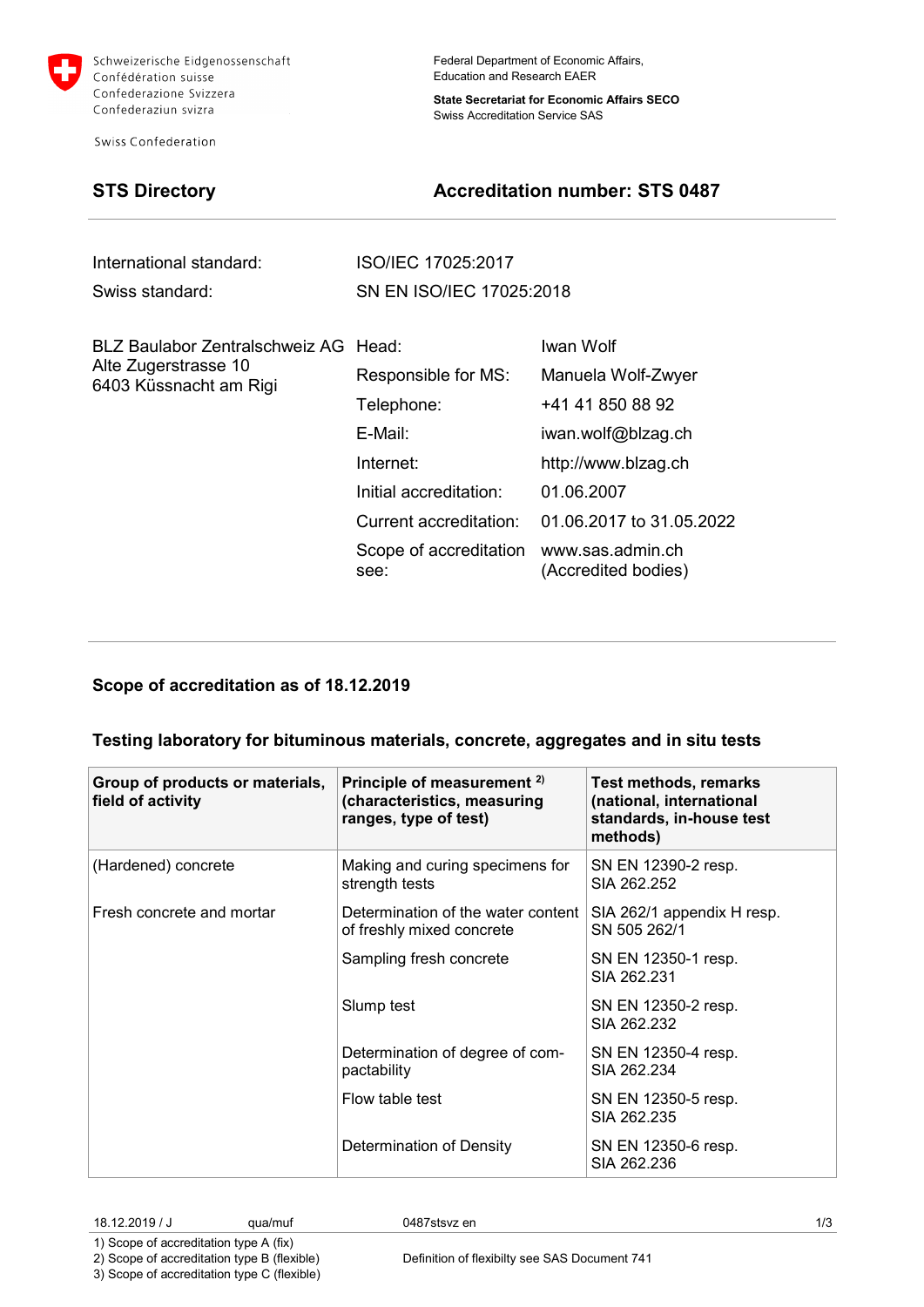

Swiss Confederation

Federal Department of Economic Affairs, Education and Research EAER

**State Secretariat for Economic Affairs SECO** Swiss Accreditation Service SAS

# **STS Directory Accreditation number: STS 0487**

| Group of products or materials,<br>field of activity                                                             | Principle of measurement <sup>2)</sup><br>(characteristics, measuring<br>ranges, type of test)                                                                                         | Test methods, remarks<br>(national, international<br>standards, in-house test<br>methods) |
|------------------------------------------------------------------------------------------------------------------|----------------------------------------------------------------------------------------------------------------------------------------------------------------------------------------|-------------------------------------------------------------------------------------------|
| Fresh concrete and mortar                                                                                        | Determination of air content; water<br>column methods                                                                                                                                  | SN EN 12350-7 resp.<br>SIA 262.237                                                        |
| Concrete structures and elements                                                                                 | Determination of chloride content<br>in hardened concrete - Products<br>and systems for the protection and<br>repair of concrete structures                                            | SN EN 14629 resp.<br>SIA 262.496                                                          |
|                                                                                                                  | Determination of carbonation<br>depth in hardened concrete by the<br>phenolphthalein method - Prod-<br>ucts and systems for the protec-<br>tion and repair of concrete struc-<br>tures | SN EN 14630 resp.<br>SIA 262.495                                                          |
| (Mineral-) aggregates, sand,<br>gravel, coarse aggregates,<br>crushed stones, filler, unbound<br>materials, etc. | Determination of the water content<br>of aggregates by drying in a venti-<br>lated oven                                                                                                | SN EN 1097-5 resp.<br>SN 670 903-5                                                        |
|                                                                                                                  | Determination of particle density<br>and water absorption of aggre-<br>gates                                                                                                           | SN EN 1097-6 resp.<br>SN 670 903-6                                                        |
|                                                                                                                  | Methods for sampling aggregates                                                                                                                                                        | SN EN 932-1 resp.<br>SN 670 901-1                                                         |
|                                                                                                                  | Determination of particle size dis-<br>tribution of aggregates - Sieving<br>Method                                                                                                     | SN EN 933-1 resp.<br>SN 670 902-1                                                         |
|                                                                                                                  | Determination of Particle Shape of<br>aggregates - Flakiness Index                                                                                                                     | SN EN 933-3 resp.<br>SN 670 902-3                                                         |
| Soils, underground and rocks: in<br>situ tests                                                                   | VSS apparatus (soils) for EV and<br>ME-plate bearing test (apparatus<br>requirements - soil test)                                                                                      | SN 670 312                                                                                |
|                                                                                                                  | EV and ME-plate bearing test<br>(soils)                                                                                                                                                | SN 670 317                                                                                |
| Soft rocks, soils, ground                                                                                        | Test of swelling due to freeze and<br>CBR test of soils after thaw<br>$(CBR_F)$                                                                                                        | SN 670 321                                                                                |
|                                                                                                                  | Test methods for laboratory refer-<br>ence density and water content -<br>Proctor compaction                                                                                           | SN EN 13286-2 resp.<br>SN 670 330-2                                                       |
|                                                                                                                  | Test method for the determination<br>of California bearing ratio, immedi-<br>ate bearing index and linear swell-<br>ing                                                                | SN EN 13286-47 resp.<br>SN 670 330-47                                                     |

1) Scope of accreditation type A (fix) 2) Scope of accreditation type B (flexible)